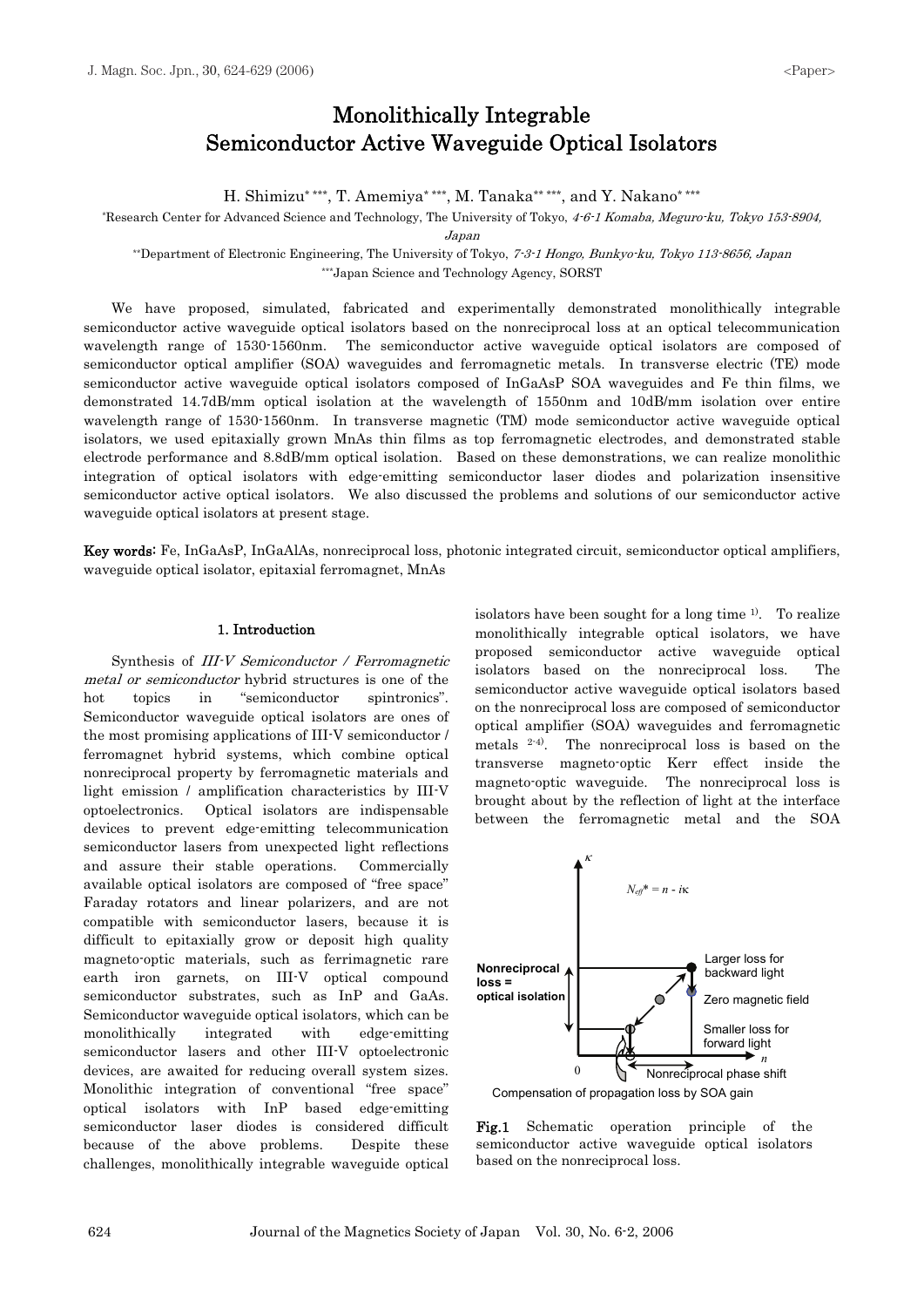waveguide. There is a difference in the complex reflection coefficient (both the amplitude and phase change) at the laterally magnetized ferromagnetic upper electrode / SOA waveguide interface between the forward and backward propagating light. Please note that this configuration between the magnetization and the light propagation direction is not the Faraday configuration, but the Voigt configuration. In other words, the backward propagating light suffers from stronger absorption loss by the ferromagnetic metal than the forward propagating light. The SOA gain compensates the forward propagation loss. Under these conditions, this SOA waveguide with ferromagnetic metal works as an optical isolator, as schematically shown in Fig. 1. The SOA gain wavelength band determines the operational wavelength range, which is typically 30~40nm for SOAs with InGaAsP multiple quantum well (MQW) active layer. Because the principle of this novel waveguide optical isolator is completely different from that of conventional "free space" optical isolators based on Faraday rotation, polarizers are not necessary. This is a great advantage over conventional "free space" optical isolators, and allows monolithic integration with edge emitting semiconductor lasers. Also, the realization of semiconductor waveguide nonreciprocal devices allows us the previously impractical cascading of various semiconductor optoelectronic devices in more powerful highly functional photonic integrated circuits. In this paper, we report design, fabrication and demonstration of both transverse electric (TE) mode and transverse magnetic (TM) mode semiconductor active waveguide optical isolators based on the nonreciprocal loss.

#### 2. TE-mode InGaAsP active waveguide optical isolators

First, we describe design, fabrication, and demonstration of TE-mode semiconductor active waveguide optical isolators. Our TE-mode semiconductor active waveguide optical isolators are composed of InGaAsP SOA waveguides and ferromagnetic metal Fe. An operational wavelength range was designed at optical telecommunication wavelength range of  $\lambda \sim 1550$ nm. To achieve TE-mode nonreciprocal loss, the magnetization vector of the ferromagnetic metal Fe is aligned parallel to the magnetic field vector  $H$  of the TE-mode light, perpendicular to both the waveguide and the substrate (Voigt configuration). Therefore, we deposited Fe thin films on one of the InGaAsP SOA waveguide sidewalls by an electron-beam evaporator with substrates tilted. The SOA layer structure was grown by metal-organic vapor phase epitaxy (MOVPE) and composed of a (100) n+ doped InP substrate, a 300nm-thick n-InP buffer layer, a 50nm-thick undoped InGaAsP guiding layer, a 14 undoped MQW active layer (10nm-thick InGaAsP compressively strained quantum wells with 10nm-thick InGaAsP tensile strained barriers), a 50nm-thick undoped  $InGaAsP$  guiding layer, a 1.5 $\mu$ m thick p-doped InP cladding layer, and a p+InGaAs contact layer. The deep etched waveguides were fabricated by a  $Cl<sub>2</sub>$  / Ar inductly coupled plasma (ICP) reactive ion etching. The waveguide width is 1.5um. The Fe layer was separated from InGaAsP active layer by 30nm-thick TiO2 layer to adjust the propagation loss by the Fe layer. Fig. 2 shows the cross-sectional image of the fabricated device by a scanning electron microscope. We have theoretically calculated optical isolation of our TE-mode semiconductor active waveguide optical isolators with the above waveguide layer structure. We calculated the propagation loss by the effective index method and the nonreciprocal loss by the perturbation theory. Here, the nonreciprocal loss  $\Delta \alpha$  is expressed through following equations,

 $\Delta \alpha$  [dB/mm] = 0.02 Log[e]  $k_0$  Im[ $\Delta n_{eff, TE}$ ] (1)

$$
\Delta n_{\text{eff,TE}} = \frac{i}{k_0} \frac{\iint_{Fe} \frac{\mathcal{E}_{yz}}{\mathcal{E}} H_x^* \frac{\partial H_x}{\partial y} dxdy}{\iint_{all} |H_x|^2 dxdy} \tag{2}
$$

where  $k_0$  is the wavenumber in vacuum,  $\Delta n_{\text{eff}}$ ,  $\tau_E$  is the TE like mode effective refractive index change between the forward and the backward propagating light,  $\varepsilon$  is the dielectric constant,  $\varepsilon_{yz}$  is the off-diagonal component of the dielectric tensor which is unique to magnetic materials, and  $H_x$  is the x-component of the TE like mode magnetic field vector. The refractive indices of the  $TiO<sub>2</sub>$  and Fe at 1550nm are assumed to be 2.1 and  $3.17 + 5.27i$  respectively.  $\varepsilon_{yz}$  of Fe at 1550nm is assumed to be  $3.15 + 1.8i^{5, 6}$ . Fe can provide the largest magneto-optic effect and smallest propagation loss among the elemental transition metals at  $\lambda$  = 1550nm. A nonreciprocal loss (optical isolation) as high as 17.5dB/mm, was predicted for 1550nm TE-like mode light by our simulations. This value corresponds



Fig. 2 A cross-sectional scanning electron microscope (SEM) image of the fabricated InGaAsP / InP SOA waveguide with an Fe layer on a waveguide sidewall.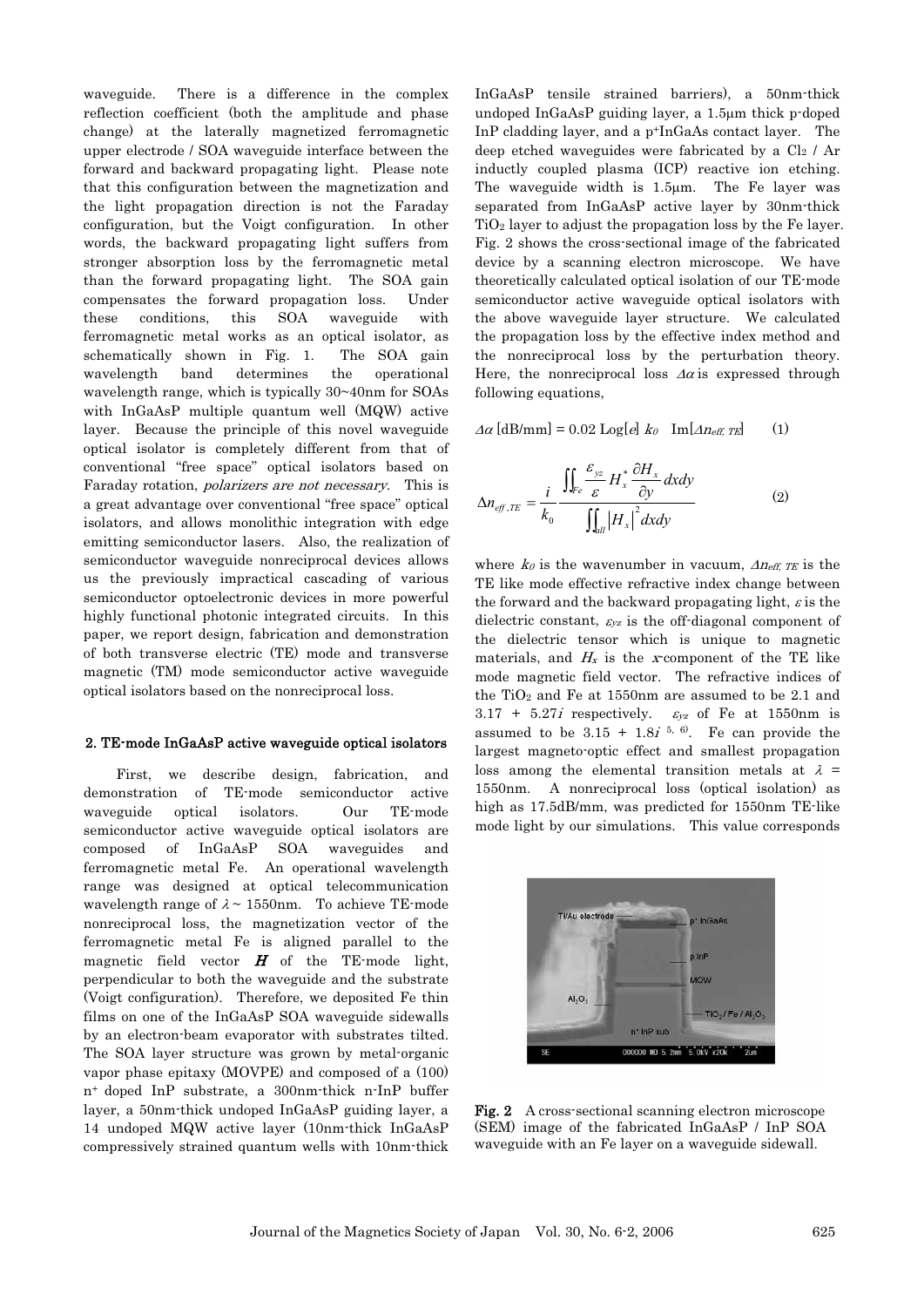to a device length of 1.71mm for 30dB isolation.

Fig. 3 shows the nonreciprocal propagation characteristics of the fabricated device of 0.7mm-long with cleaved facets under a fixed permanent magnetic field 0.1T. Here, the bias current of the SOA is 100mA. The devices were kept at  $10^{\circ}$ C. The single mode tunable laser diode light was of wavelength 1530-1560nm, intensity 5dBm, and coupled in and out of the device through lensed optical fibers. The transmitted light was examined with an optical spectrum analyzer to separate out the transmitted light from the amplified spontaneous emission of the SOA. We changed the propagation direction by two mechanical optical switches and optical circulators. The light polarization was adjusted by in-line polarizers. In the TE-mode, the propagation light intensity was altered by a difference of 14.7dB/mm between the forward and the backward traveling light. However, the intensity change was very small (1dB) for TM-mode.



Fig. 3 The measured nonreciprocal loss of the fabricated device for the  $\lambda = 1550$ nm TE-mode at the 100mA bias under a magnetic field of 0.1T.



Fig. 4 Wavelength dependence of the optical transmission and the optical isolation ratio at the 100mA bias.

Because this device operates TE-mode, this polarization dependence is a clear evidence of the nonreciprocal loss, which is schematically shown in Fig. 1.7.

Fig. 4 shows the wavelength dependence of the TE-mode propagation intensity and isolation ratio at a 100mA bias. Greater than 10dB/mm nonreciprocal attenuation was demonstrated over the entire wavelength range of 1530-60nm. Some peaks were observed in the transmitted light intensity and isolation ratio spectra for TE-mode. The isolation ratio was particularly large  $(25.3d)$ mm) at lower bias current I = 100mA and 1553nm. The cause of the isolation ratio fluctuation is not entirely clear, though the uncoated cleaved facets are one likely contribution. The propagation loss increased monotonically with the wavelength from 1530nm to 1560nm. Since the gain peak of the MQW active layer was 1540nm, this monotonic increase of the propagation loss is attributed to the larger optical absorption of the Fe layer at longer wavelengths <sup>8)</sup>.

At present, the device has large propagation loss (10-15dB) by sidewall roughness of the deep-etched waveguide as shown in Fig. 2. We can reduce the propagation loss by improved reactive ion etching process.

## 3. TM mode semiconductor active waveguide optical

## isolators using epitaxially grown MnAs ferromagnetic

## electrodes

To realize polarization insensitive waveguide optical isolators, it is necessary to realize and combine TE- and TM-mode nonreciprocal propagations. We have also demonstrated TM-mode semiconductor active waveguide optical isolators. To achieve TM-mode nonreciprocal loss, the magnetization vector of the ferromagnetic metal is aligned parallel to the magnetic field vector  $H$  of the TM-mode light, which is perpendicular to the light propagation and parallel to the substrate. In other words, the configuration between the magnetization and the light propagation is 90O rotated compared with the TE-mode semiconductor active waveguide optical isolators in the previous section. Ferromagnetic metals are placed on top of SOA waveguides and work as not only magneto-optic materials but also top electrodes in TM-mode semiconductor active waveguide optical isolators. Therefore the ferromagnetic metals must provide large nonreciprocal loss and low-resistive top electrode contact for the p+InGaAsP contact layer. So far, TM-mode semiconductor active waveguide optical isolators have been demonstrated using polycrystalline elemental ferromagnetic metals Fe, Co, and Ni 9-12). However, elemental ferromagnetic metals are not always suitable for this purpose. For example, Fe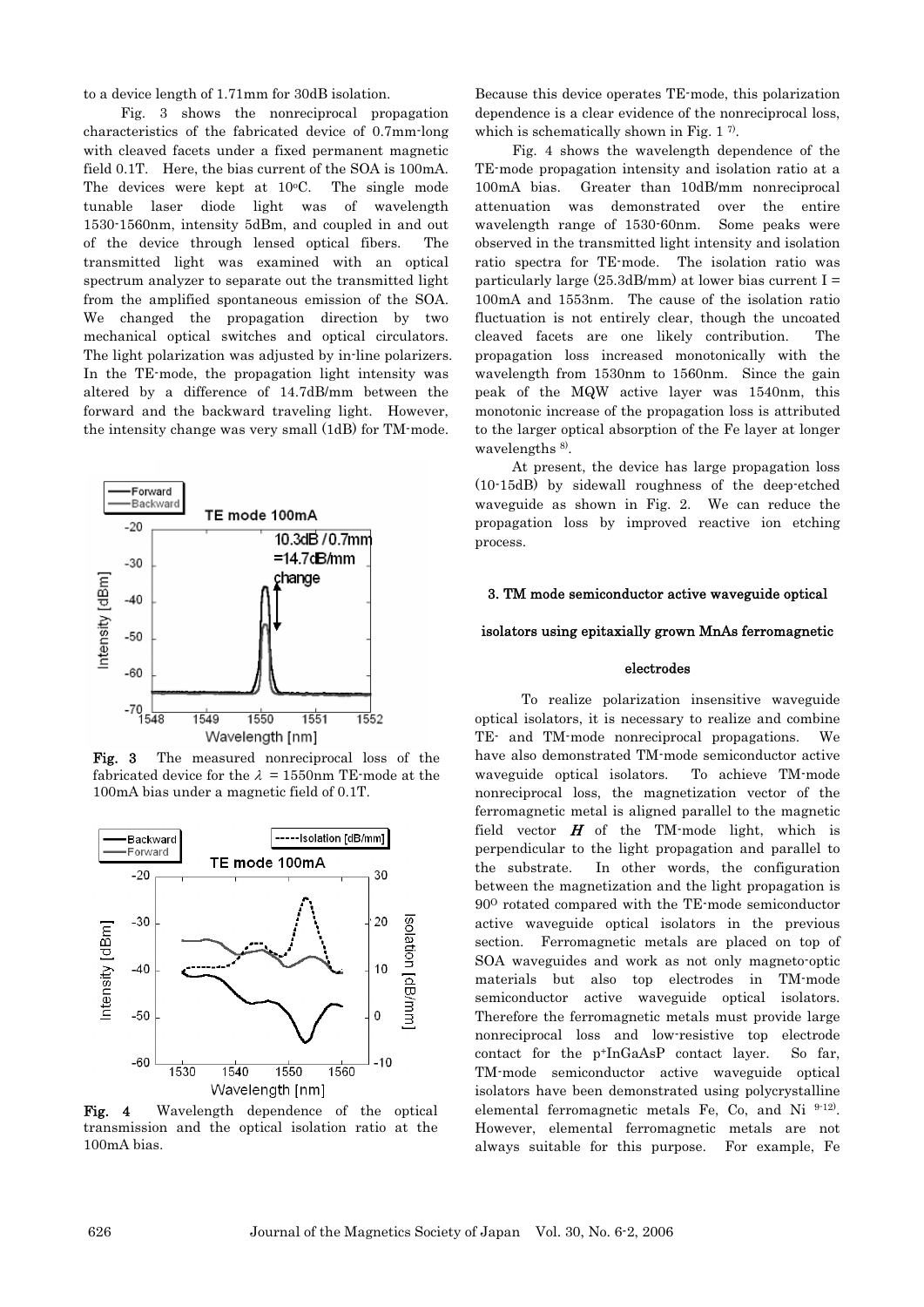brings schottkey contacts although the magneto-optic effect of Fe is strongest among transition metals. Upon annealing process to decrease the electrode contact resistance, undesired not-ferromagnetic compounds such as FeAs are produced at the electrode interface, hence reduces the nonreciprocal loss. To solve these problems, we fabricated TM-mode semiconductor active waveguide optical isolators with epitaxially grown MnAs ferromagnetic electrodes. MnAs is a ferromagnetic compound metal with hexagonal NiAs structure and its Curie temperature 40°C. MnAs thin films can be epitaxially grown on (100) GaAs and InP substrates by molecular-beam epitaxy (MBE) 13-15). Atomically flat and thermodynamically stable interfaces can be obtained between MnAs and GaAs. Therefore, epitaxially grown MnAs thin films are suitable to realize stable ferromagnetic top electrode / p+InGaAsP contact layer interface with low electrode contact resistance.

The SOA layer stack was grown by MOVPE and composed of a  $(100)$  n<sup>+</sup> InP substrate, a 200nm-thick



Fig. 5 The magnetization characteristics of the MnAs top electrode of the fabricated TM-mode semiconductor active waveguide optical isolator at room temperature.



Fig. 6 A cross-sectional SEM image of the fabricated TM-mode semiconductor active waveguide isolator using an epitaxially grown MnAs thin film as a top ferromagnetic electrode.

n-InP buffer layer, a 100nm-thick InGaAlAs lower waveguide layer, a 5 MQW active layer (tensile strained InGaAs quantum wells (-0.4%, 13nm) with six compressively strained InGaAlAs barriers (+0.6%, 8nm) for the TM-mode amplification), a 100nm-thick InGaAlAs upper waveguide layer, a 200nm-thick p-InP cladding layer, and a 200nm-thick p+ InGaAsP contact layer. The photoluminescence peak wavelength of the MQW was 1540nm. The p-InP upper cladding layer is thinner than that of normal SOAs, to obtain a larger optical confinement factor in the epitaxially grown MnAs thin film ferromagnetic top electrode, and a large nonreciprocal loss. External magnetic field was applied perpendicular to the light propagation direction and parallel to the MnAs thin film. After taking the substrates out of the MOVPE reactor, we introduced them to the MBE chamber for the growth of MnAs thin films. Before growing MnAs thin films, the substrate was heated up to  $500-600$  °C for thermal cleaning. Then the substrate was cooled to  $200\degree C$  and the growth of MnAs thin films was started with the growth rate of 80nm/hour. The MnAs layer thickness is 100nm. Fig. 5 shows the magnetization characteristics of our MnAs thin film at room temperature. The magnetization was measured by alternating gradient force magnetometry (AGFM). When the applied magnetic field was along the [011] of the InP, the MnAs thin film showed almost perfectly square hysteresis characteristics. The coercive field is as low as 0.017T, which can be easily applied by permanent magnets. However, when the applied magnetic field was along the [01-1] of InP, no hysteresis loop was observed and the magnetization did not saturate even at 0.5T. This strong uniaxial magnetic anisotropy of the MnAs electrode is consistent with MnAs thin films grown on (100) GaAs or InP substrates  $14, 15$ . We thus fabricated the waveguide stripes parallel to the [01-1] of the InP substrate, and the magnetic field was applied parallel to the  $[011]$  of the InP substrate. We fabricated 5.5 $\mu$ m width stripe window openings by photolithography for gain guiding waveguide. Then, Ti / Au thin films were deposited by an electron-beam evaporator for upper electrode. Fig. 6 shows the cross sectional image of the fabricated device by scanning electron microscopy.

We measured the propagation characteristics of the fabricated device under a 0.1T permanent magnetic field at  $15^{\circ}$ C. The device was cleaved to 0.6mm long and facets were left uncoated. The bias current was 100mA. An external magnetic field was applied by a permanent magnet along the [011] of the InP substrate. The laser diode light was of wavelength 1540nm, intensity 5dBm. The required voltage for 100mA bias current was 1.5V, which is much lower than that of semiconductor active waveguide optical isolators with polycrystalline Ni / Fe ferromagnetic electrodes 10). Fig. 7 shows the propagation characteristics for the TM-mode at 1540nm. In the TM-mode, the output light intensity changed by a difference of 5dB / 0.6mm =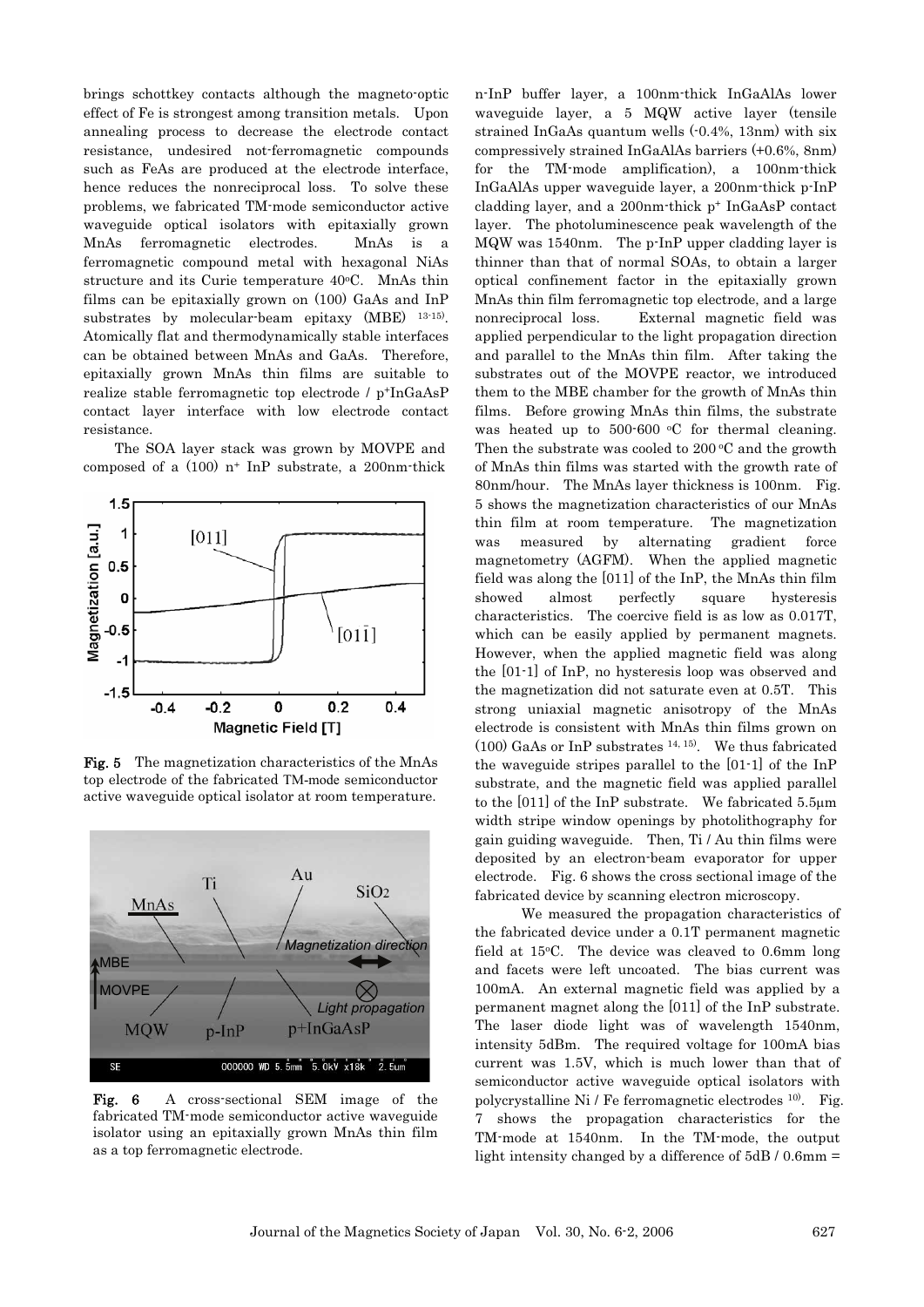

Fig. 7 TM-mode nonreciprocal propagation characteristics of the fabricated device of Fig. 6 at  $\lambda = 1540$ nm.

8.3dB/mm between the forward and backward traveling light.

At this stage, the forward propagation loss is large (approximately 50dB), as shown in Fig. 7. The origins of the forward propagation loss are 1) the absorption loss from the MnAs electrode (approximately 25dB), 2) the coupling loss between the lensed optical fiber and the waveguide (10dB/facet), 3) weak lateral optical confinement due to the gain guiding structure, and 4) insufficient SOA gain to fully compensate the absorption loss from the MnAs electrode. By using larger SOA gain materials and index guiding waveguide structure, it is possible to reduce the forward propagation loss.

It is true that the Curie temperature of MnAs  $(40°C)$  is slightly higher than room temperature, which can cause the temperature unstability of the semiconductor active waveguide optical isolators upon the current injection of 100mA. However, when the semiconductor active waveguide optical isolator is monolithically integrated with temperature controlled semiconductor laser diodes (typically  $20^{\circ}$ C), the temperature unstability problem can be partially solved. Furthermore, by using MnSb thin film ferromagnetic top electrode instead of MnAs, temperature characteristics of magneto-optic properties can be improved. Curie temperature of MnSb is 625K, which is much higher than room temperature, and magneto-optic effect of MnSb is stronger than MnAs owing to stronger spin-orbit interaction. MnSb has the same crystal structure as that of MnAs, and epitaxial growth of MnSb thin films on (100) GaAs substrates and their magneto-optic properties have been reported 17-19). The use of MnSb ferromagnetic electrode can improve the waveguide optical isolator characteristics.

# 4. Summary

We have designed, fabricated and successfully demonstrated TE- and TM- mode monolithically integrable semiconductor active waveguide optical isolators based on the nonreciprocal loss. In TE mode semiconductor active waveguide optical isolators composed of InGaAsP SOA waveguides and Fe thin films, nonreciprocal loss of 14.7dB/mm was demonstrated at  $\lambda$ =1550nm. By further improvement of the waveguide optical isolator performance (larger nonreciprocal loss and smaller insertion loss), waveguide optical isolator monolithically integrated semiconductor laser diodes can be demonstrated. Furthermore, we demonstrated TM-mode semiconductor active waveguide optical isolators composed of InGaAlAs SOA waveguides and MnAs epitaxially grown ferromagnetic electrodes and 8.3dB/mm nonreciprocal propagation was demonstrated at  $\lambda$ =1540nm By using molecular-beam epitaxy (MBE) grown MnAs electrode, we successfully realized thermodynamically stable ferromagnetic metal electrode / p+InGaAsP interfaces with low contact resistances, and the optical isolation ratio and the insertion loss were improved compared with the devices with Ni/Fe polycrystalline electrodes. Although the nonreciprocal loss (optical isolation) of our TE and TM mode semiconductor waveguide optical isolators (~10dB) is lower than conventional free space optical isolators (40~50dB), and the insertion loss of our devices are larger than conventional free space optical isolators at this stage, there are several solutions toward the improvement of these characteristics. Furthermore, by depositing two ferromagnetic layers on a single SOA waveguide (upper and a side), we can realize polarization insensitive semiconductor active waveguide optical isolators.

Acknowledgements This work was partially supported by Industrial Technology Research Grant Program in 2005 from New Energy and Industrial Technology Development Organization (NEDO) of Japan.

#### References

- 1) H. Yokoi, T. Mizumoto, N. Shinjo, N. Futakuchi, and Y. Nakano, Appl. Opt. 39, 6158 (2000).
- 2) M. Takenaka and Y. Nakano, Proc.  $11<sup>th</sup> Int.$  Conf. Indium Phosphide and related materials (1999) 289.
- 3) W. Zaets, and K. Ando, IEEE., Photon. Tech. Lett. 11, 1012, (1999).
- 4) H. Shimizu and M. Tanaka, Appl. Phys. Lett. 81, 5248 (2002).
- 5) P. B. Johnson and R.W. Christy, Phys. Rev. B.9, 5056,  $(1974)$ .
- 6) G. S. Krinchik and V. A. Artemjev, J. Appl. Phys. 39, 1276  $(1968)$
- 7) H. Shimizu and Y. Nakano, Jpn. J. Appl. Phys. 43, L1561